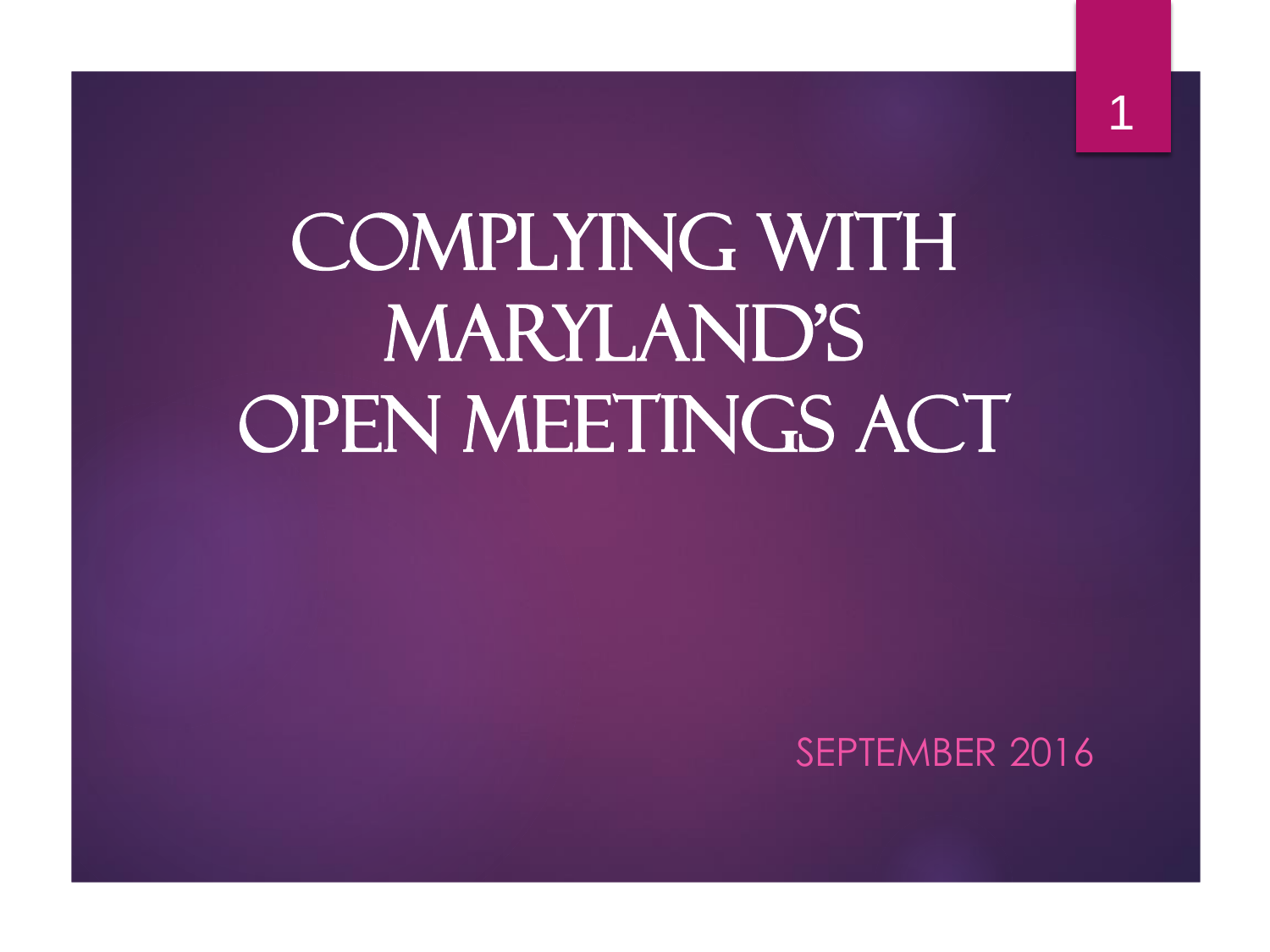## **OBJECTIVES**

#### ■ What is the Open Meetings Act?

- o **Annotated Code of MD - General Provisions Article –Title 3**
- o why should a public body comply?
- What does it require of my public body?
	- o what activities does it govern? (or not)
	- o what actions does it require before a meeting?
	- o what actions does it require during a meeting?
	- o what actions does it require after a meeting?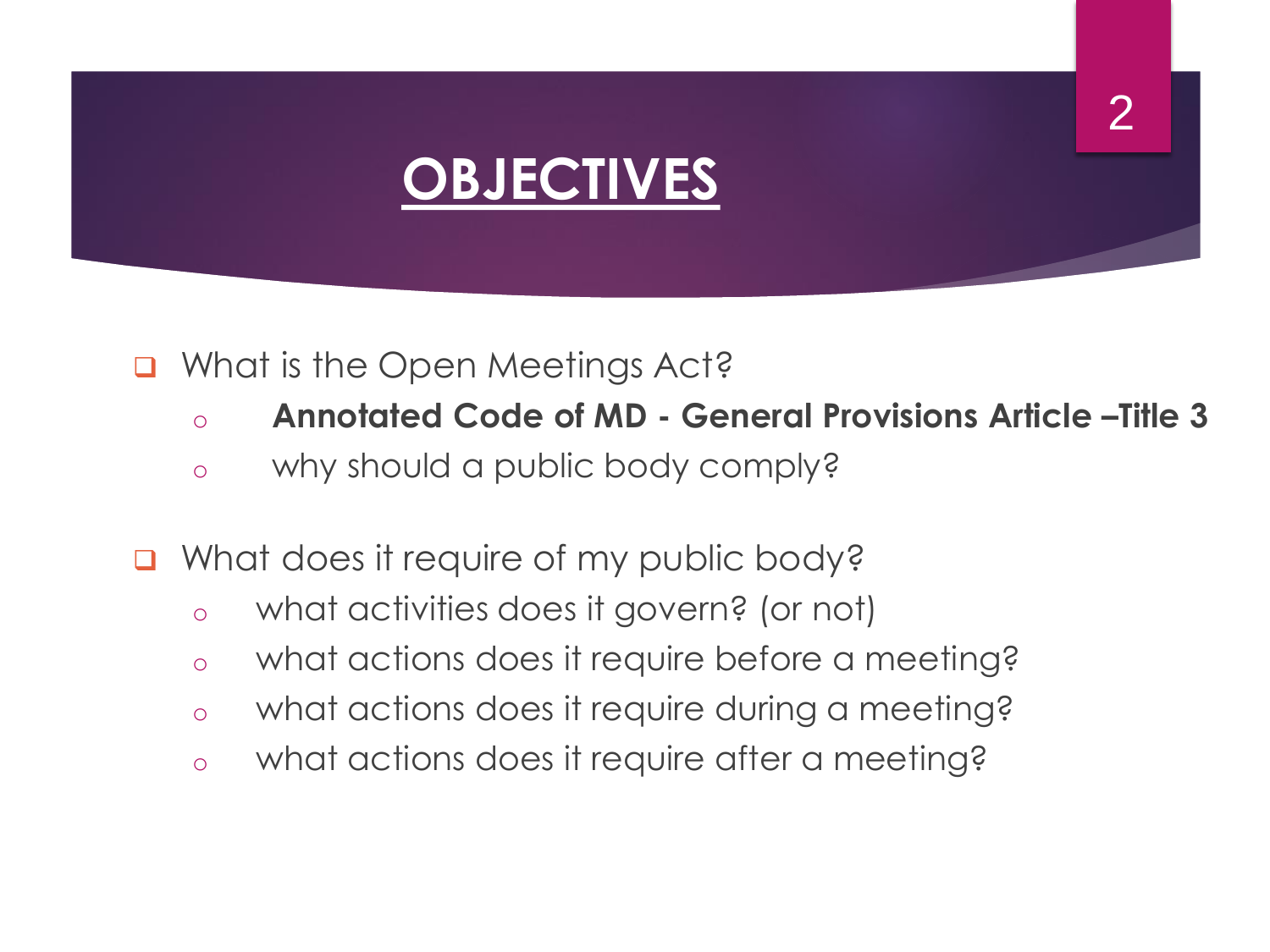## **THE LEGISLATURE'S POLICY STATEMENT:**

It is essential to the maintenance of a democratic society that, except in special and appropriate circumstances:

(1) public business be performed in an open and public manner; and

- (2) citizens be allowed to observe:
	- (i) the performance of public officials; and

(ii) the deliberations and decisions that the making of public policy involves.

GP § 3-102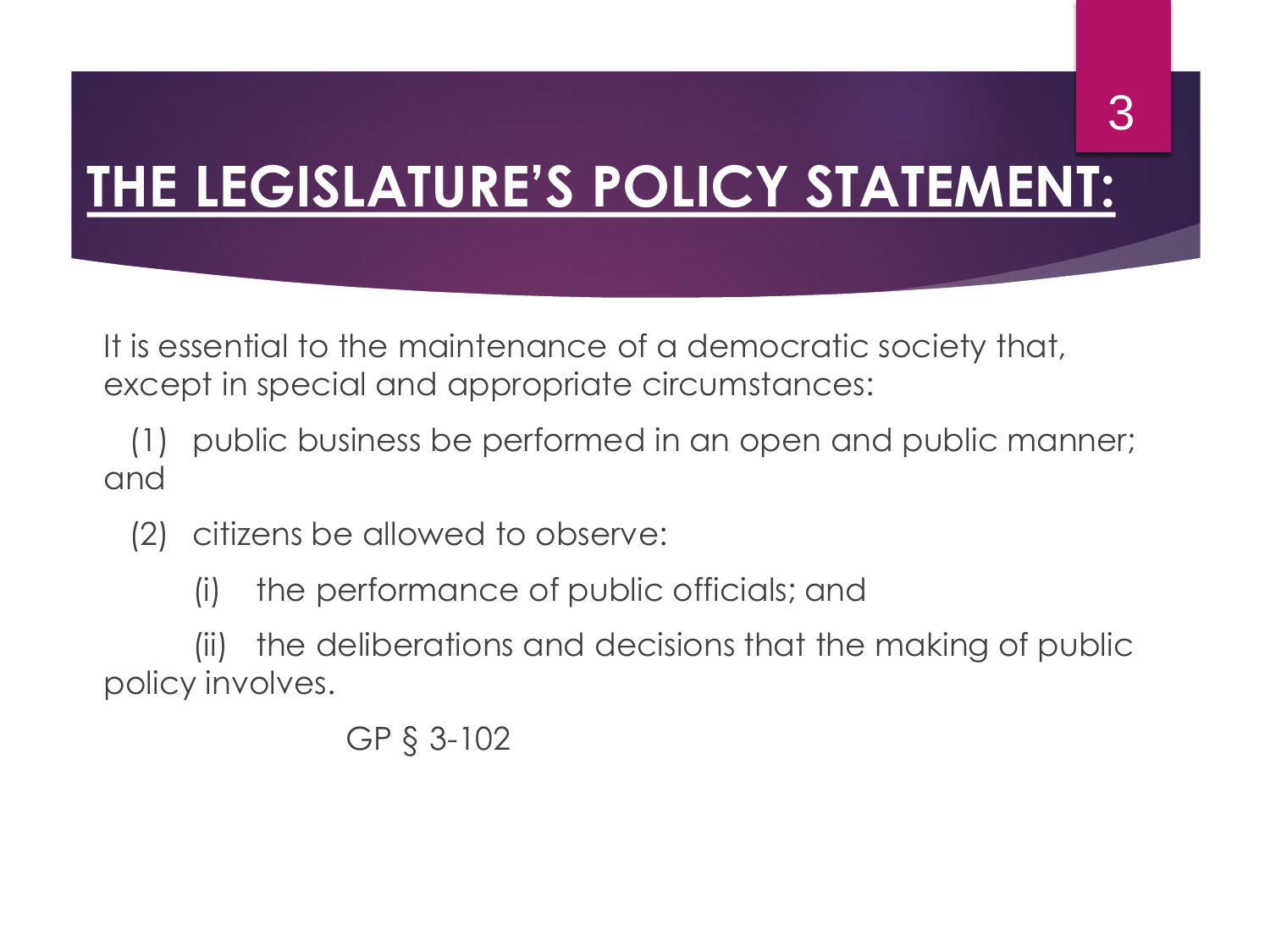## **OPEN MEETINGS ACT**

### **DO THESE 4 THINGS AND YOU WILL COMPLY WITH THE OPEN MEETINGS ACT:**

- **1. Provide advance public notice**
- **2. Hold meetings open to the public**
- **3. Prepare minutes**
- **4. Designate a trainee(s)**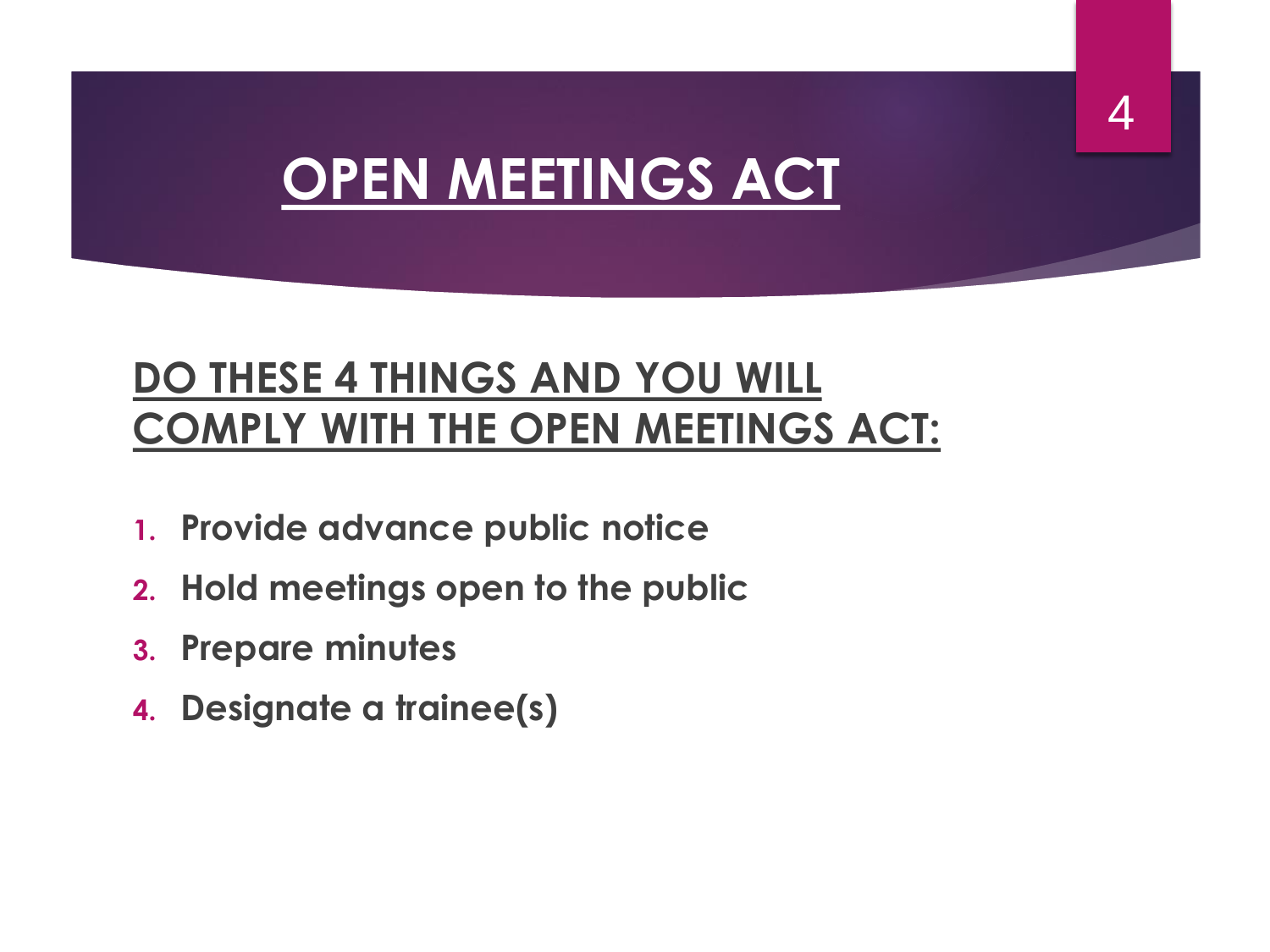#### **ACTIVITIES GOVERNED (1): THOSE OF A "PUBLIC BODY" -§3-101(H) & THE PUBLIC BODY'S "MEETINGS" -§§ 3-101(G), (K), 3-103**  5

#### **D** Public Body

- Multi-member Body (Board, Commission or Committee)
- Formal creation (usually) (State Statute, MD Constitution, County Charter, ordinance, Resolution)

#### **D** Meetings

- Conducting public business (considers/transacts public business)
- Considered a meeting if **simultaneous** interaction (conference calls etc.)
- Social gatherings, retreats that discuss public business is a meeting under OMA
- Not a meeting under OMA if it is merely a social gathering where NO public business is discussed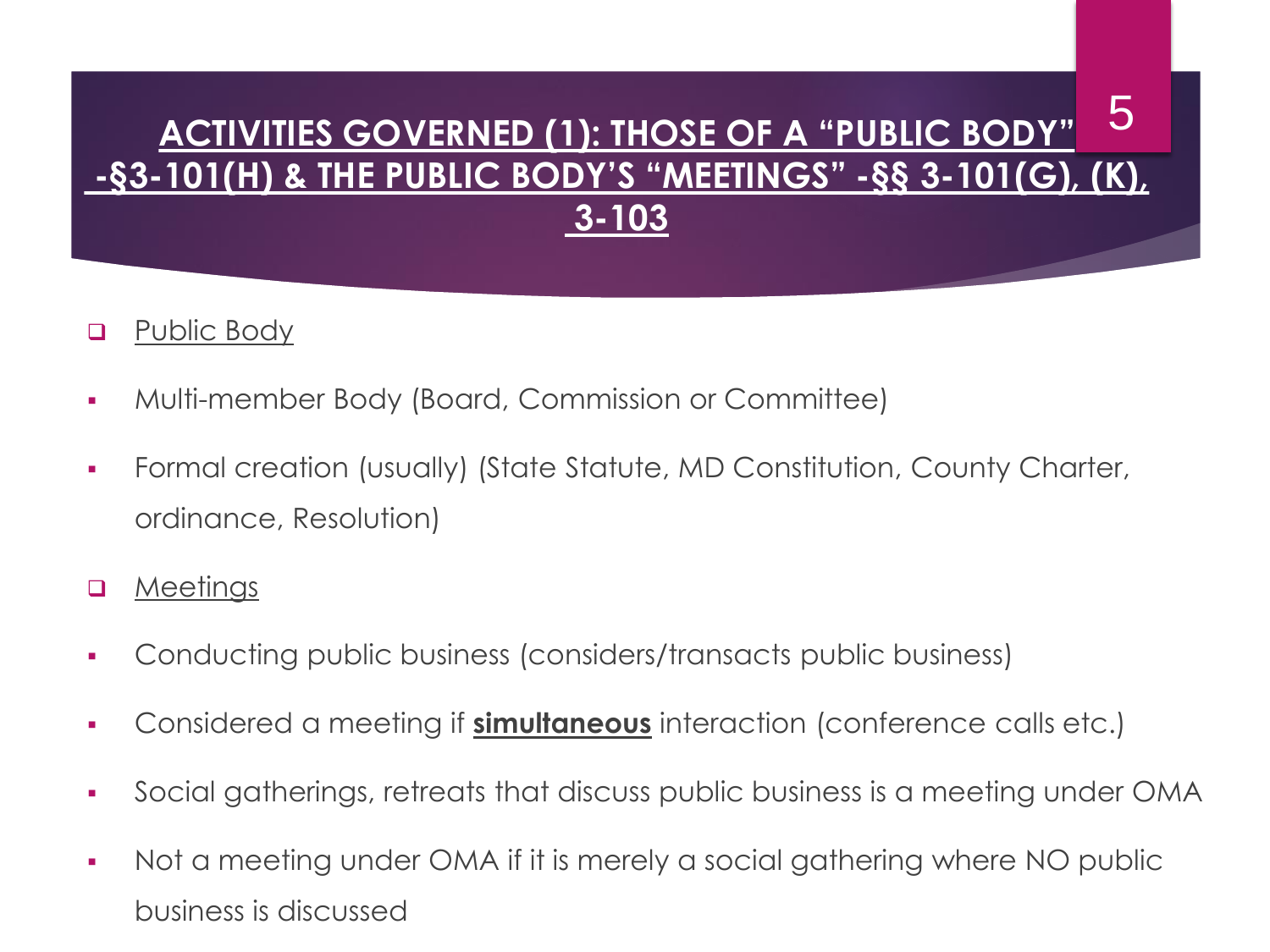#### **ACTIVITIES GOVERNED (2): TOPICS OF DISCUSSION ("FUNCTIONS") DEFINED BY THE ACT-§§ 3-101 DEFINITIONS; 3-103 SCOPE & ADMINISTRATIVE (FORMERLY EXECUTIVE) FUNCTION EXCLUSION §§ 3-101 (B), 3-104** 6

#### *Scope*

- *Covered*: Advisory, legislative, quasi-legislative functions, all as specifically defined by the Act.
- Excluded: administrative (formerly executive), judicial, quasi-judicial functions
- Expressly *included*: discussions concerning
	- » Granting a license or permit
		- » Many types of land-use matters

#### **Administrative Function Exclusion**

- Topic cannot fall within any other defined function
- Public body must be applying existing law or policy NOT creating law or policy
- **Meeting might be subject to reporting requirement**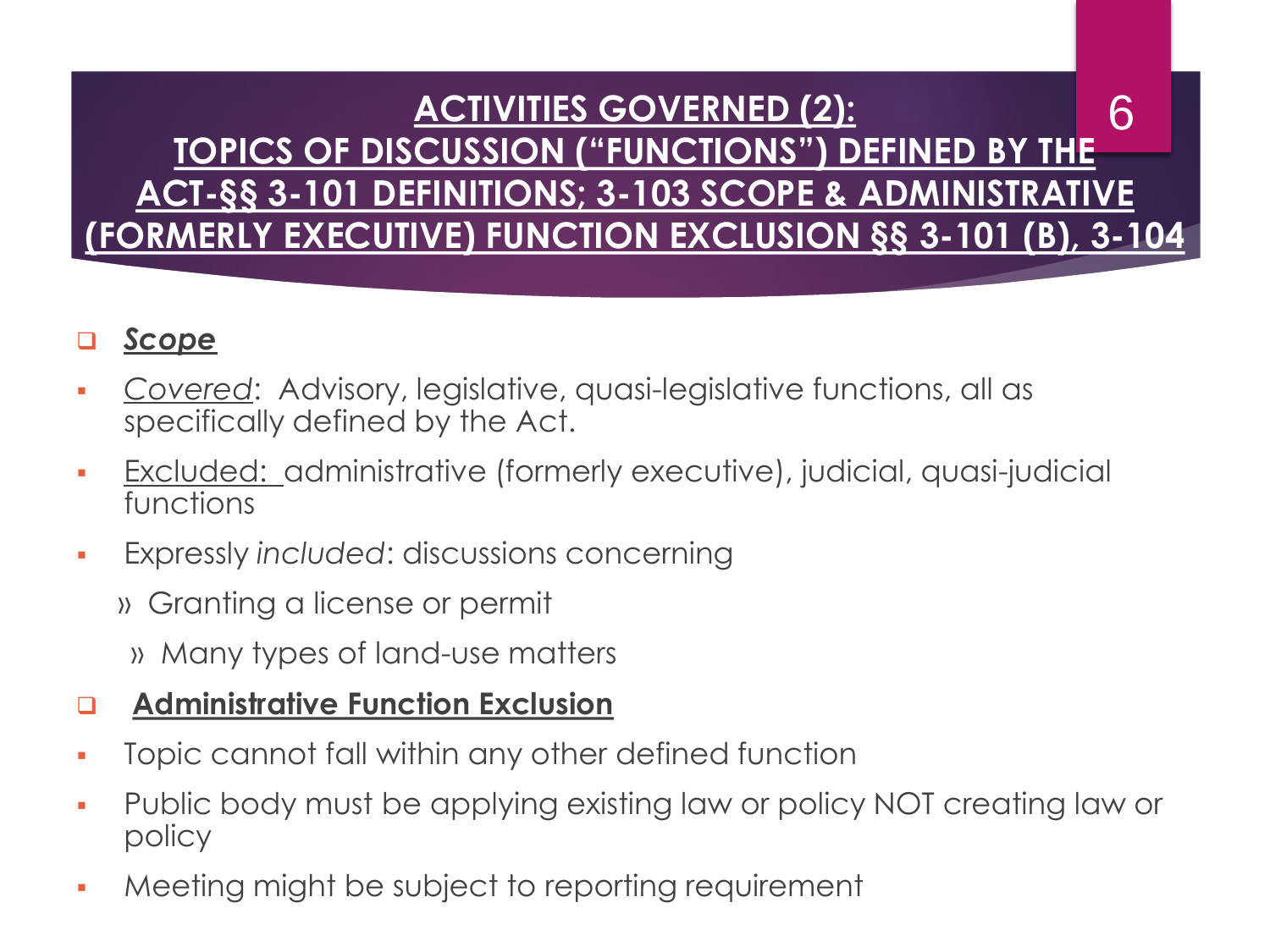### **ACTIONS BEFORE A MEETING: PUBLIC NOTICE OF MEETINGS -§ 3-302** 7

- **O** Timing
- **□ Reasonably in advance**
- **Q** Last-minute meetings- special efforts
- Content
- □ Date, time, place, open/closed status
- Agenda
- Method- how is notice provided
- **Q** Consistency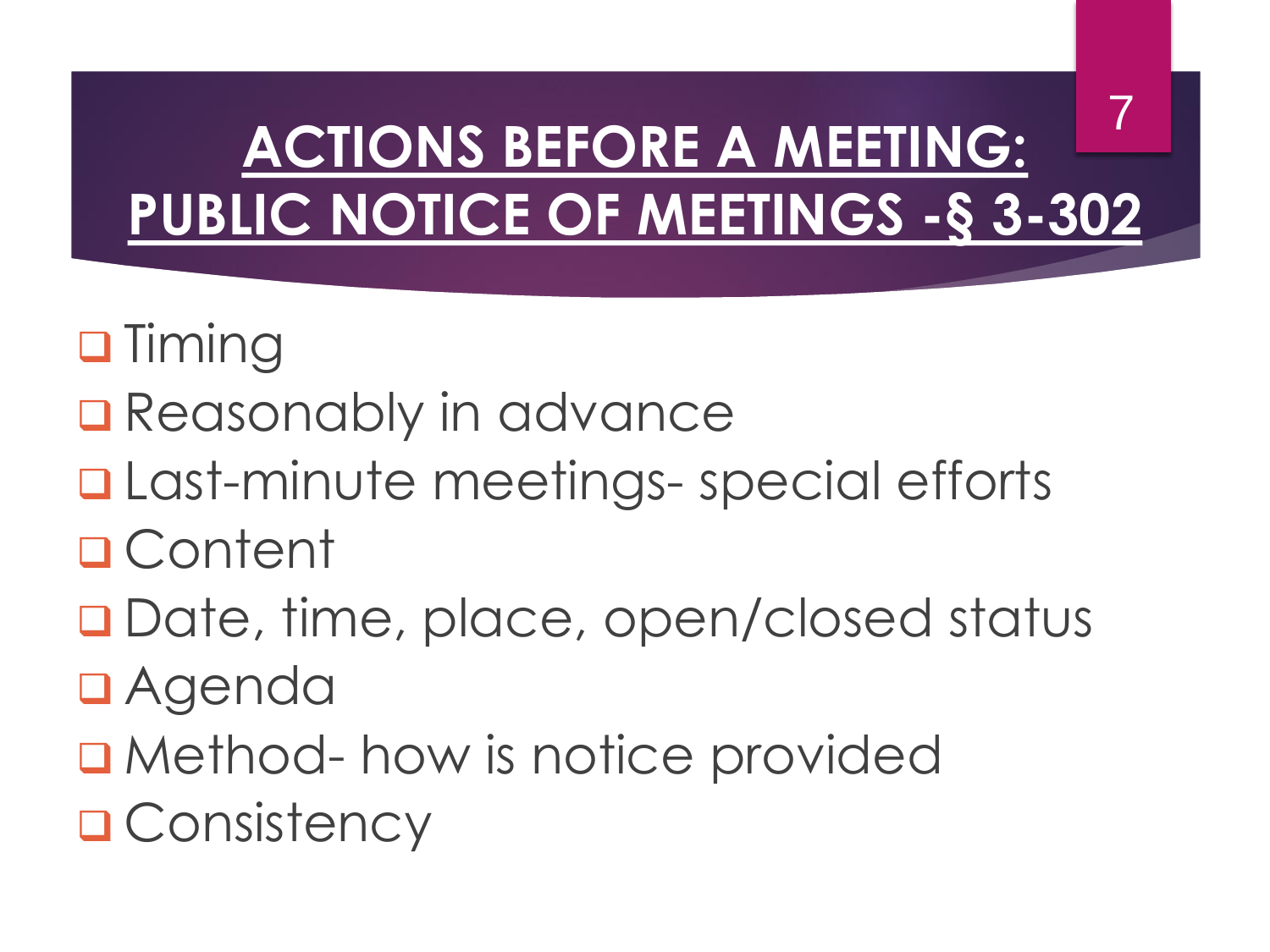## **ACTIONS DURING A MEETING (1) LOGISTICS - § 3-303**

8

### **Q**Location

- Public participation (entitled to attend)
- □ Cameras/tape recorders model rules
- Documents and communications referred to during meeting –access
- Audible discussion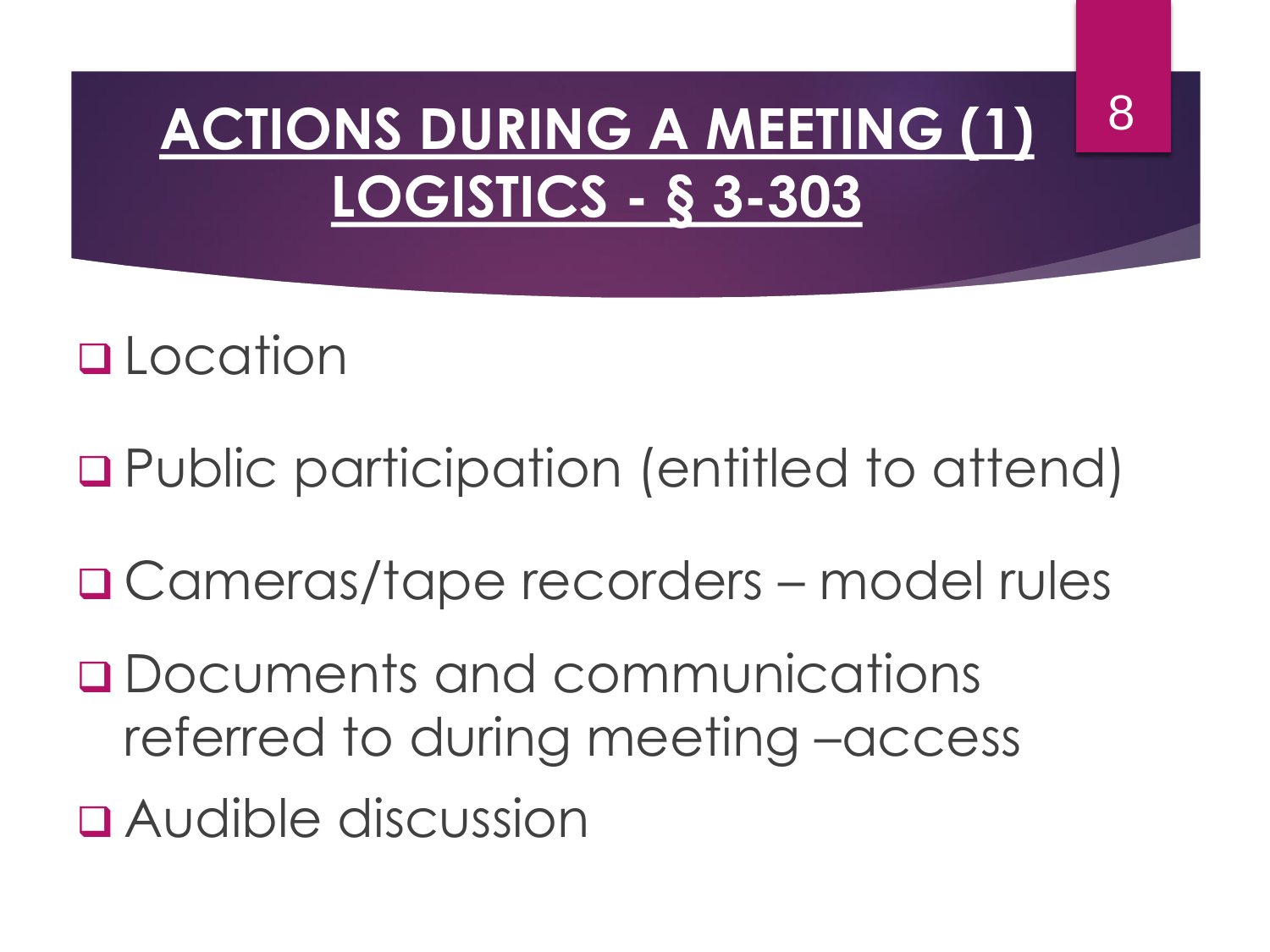## **ACTIONS DURING A MEETING (2) CLOSING A MEETING -§§ 3-305, 3-306 (C), 3-104**

9

- Identifying a specific exception
- Exceptions are strictly construed
- Completing a meaningful written "closing statement" the Chair's duty to prepare or sign
- Holding a public vote
- Staying within an exception
- Model closing statement on Attorney General's website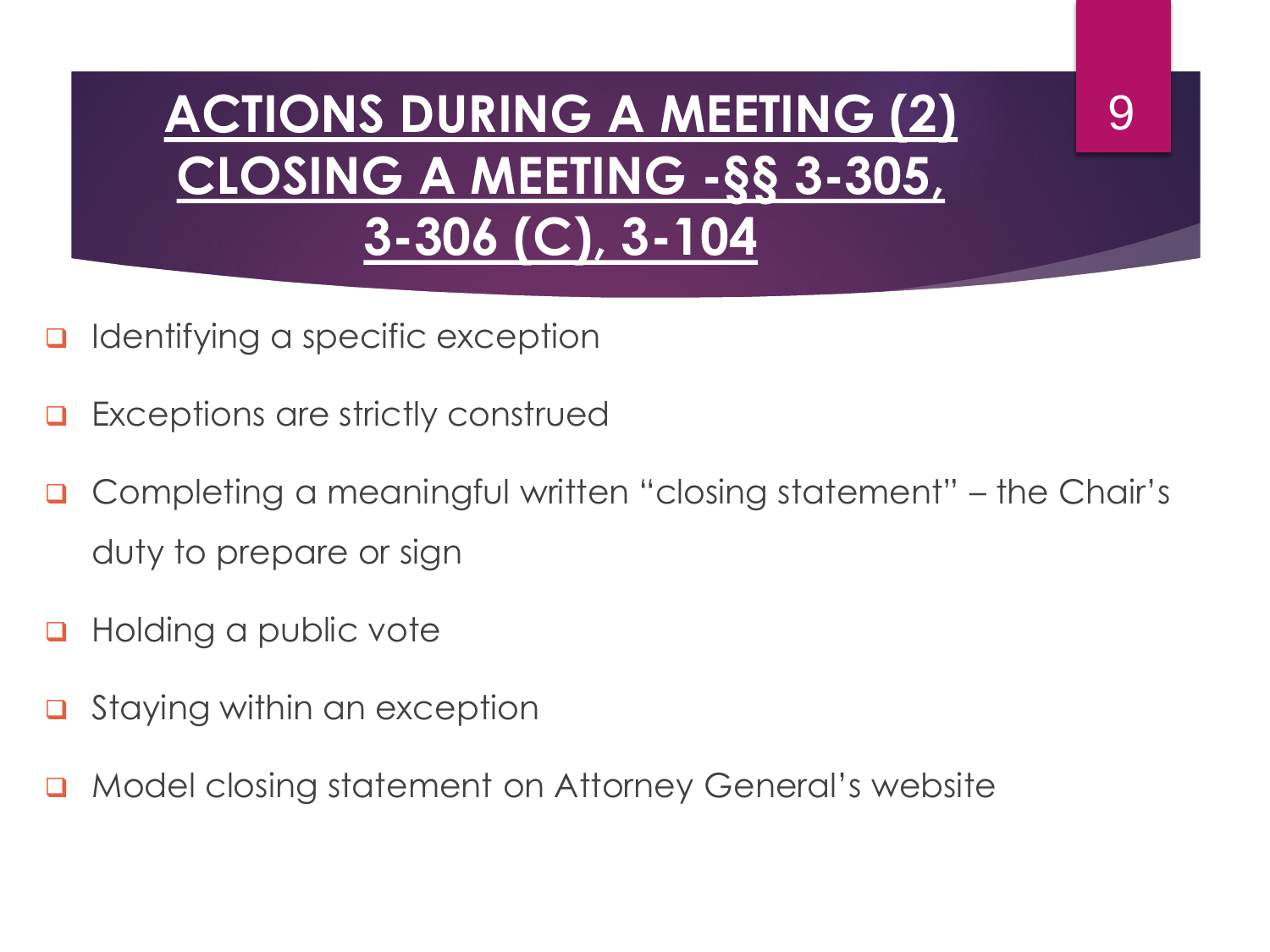### 10

### **ACTIONS AFTER MEETING (1): MEANINGFUL MINUTES -§3-306**

- Required timeliness; content
- **Q** Open-session minutes: Available on request, without redaction
- $\Box$  Tape recording  $\neq$  minutes (must be written unless 2011 amendment)
- □ Closed-session minutes: Sealed, with publicly available summary in minutes of next open session (requirement extends to certain administrative function sessions not open to public)
- **Q** 2011 amendment: use of live and streaming audio or video for open-session minutes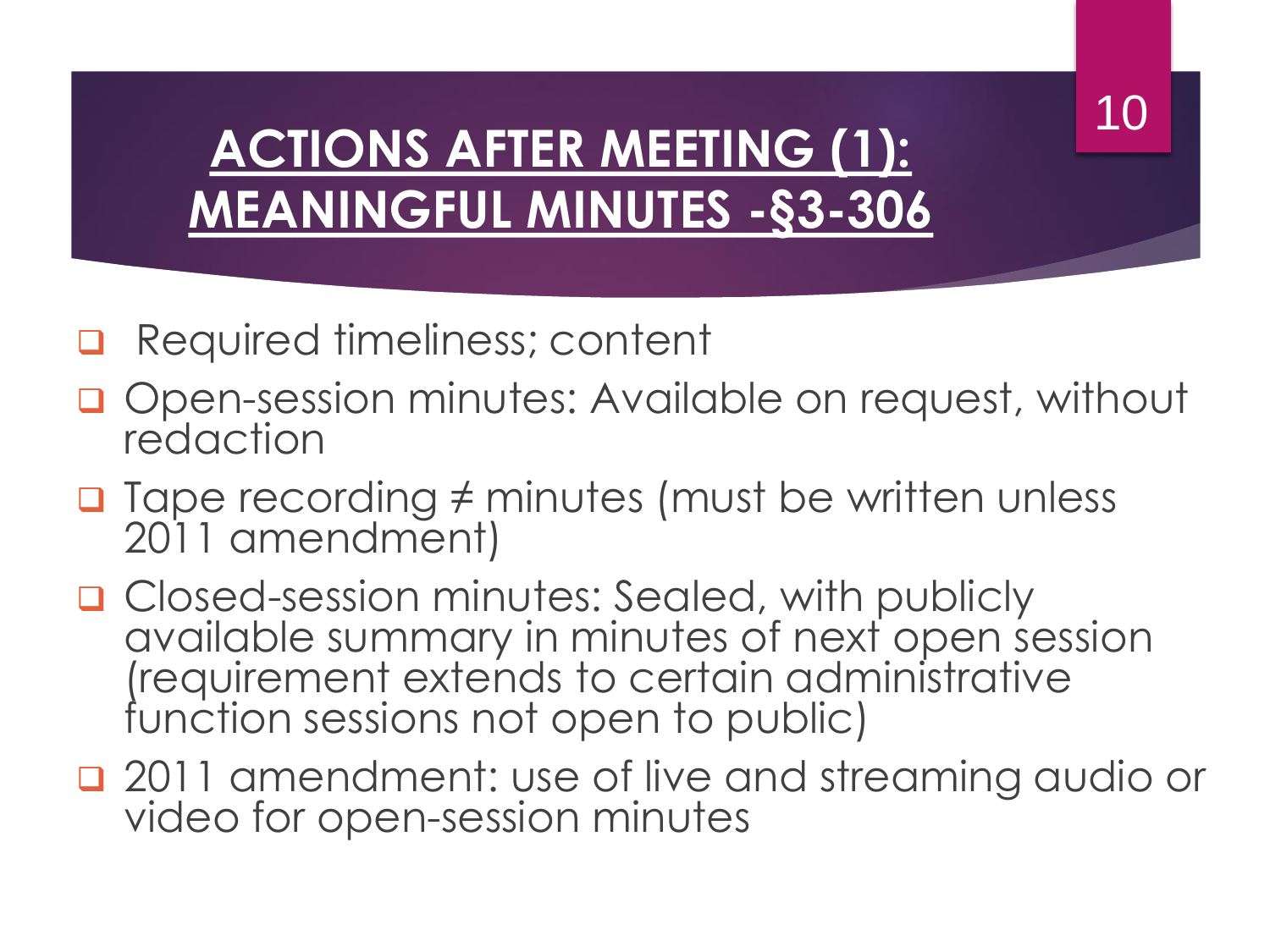### **ACTIONS AFTER A MEETING (2): RECORD RETENTION-§§3-302, 3-306** 11

- Notice (a screenshot of the online notice should be printed out with the date of posting) (1 year)
- **Q** Minutes and tape recording (1 year)
- □ Sealed minutes (1 year)
- Closing statements (likely 1 year)
- Archiving requirements –other laws might apply
- **□** Access: open to inspection but must be requested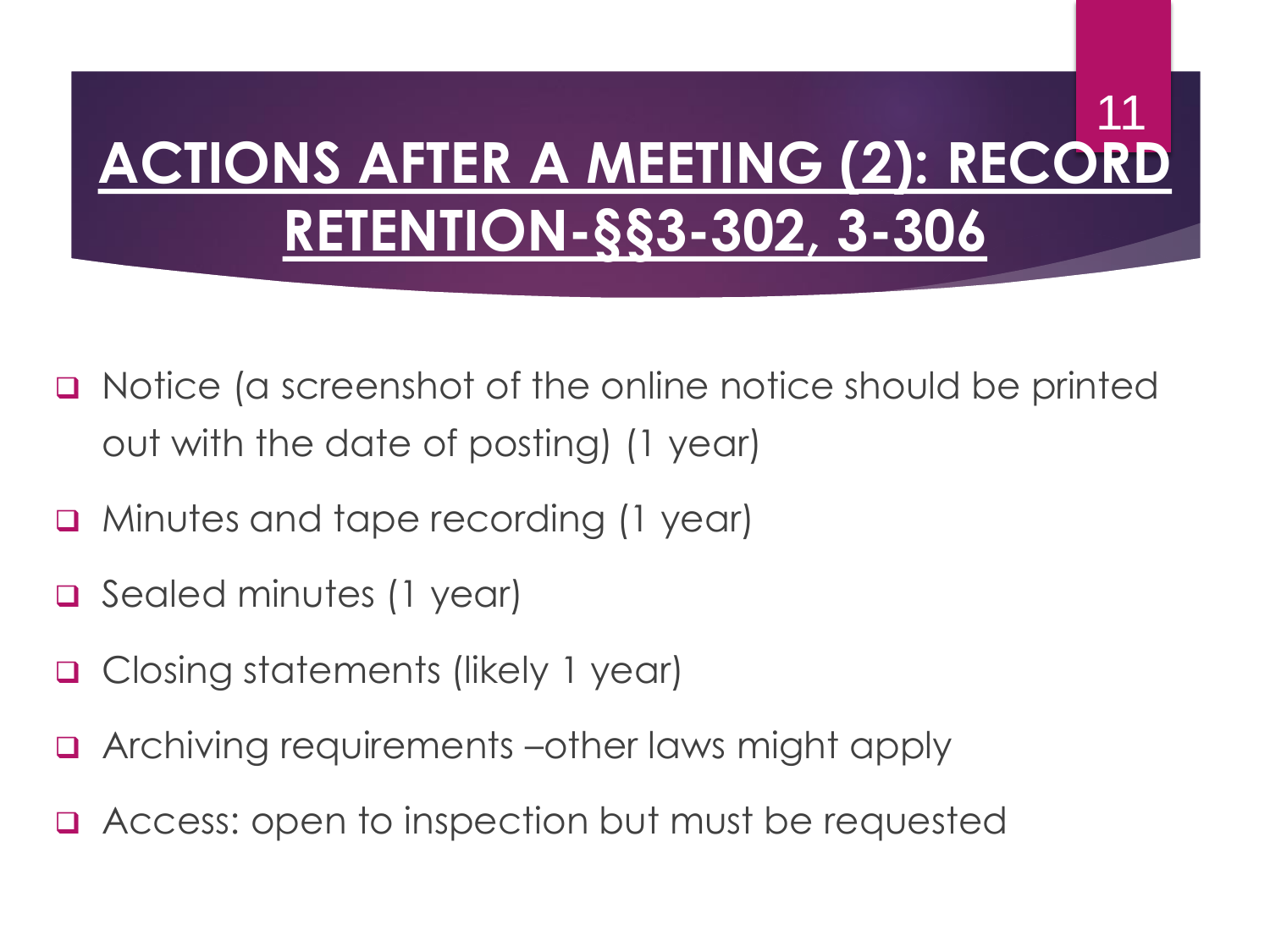#### **TRAINING REQUIREMENT -§ 3-213** 12

- Designation by "each public body" of a member, officer, or employee to "receive training" (can be more than one member)
- $\Box$  For instructions on how to comply, see http://www.oag.state.md.us/Opengov/Openmeetings/training.htm
- Public bodies should send the designee's name to the Compliance Board pursuant to the instructions
- Public bodies should retain their own proof that the training was received and should only send a copy of proof to the Compliance Board